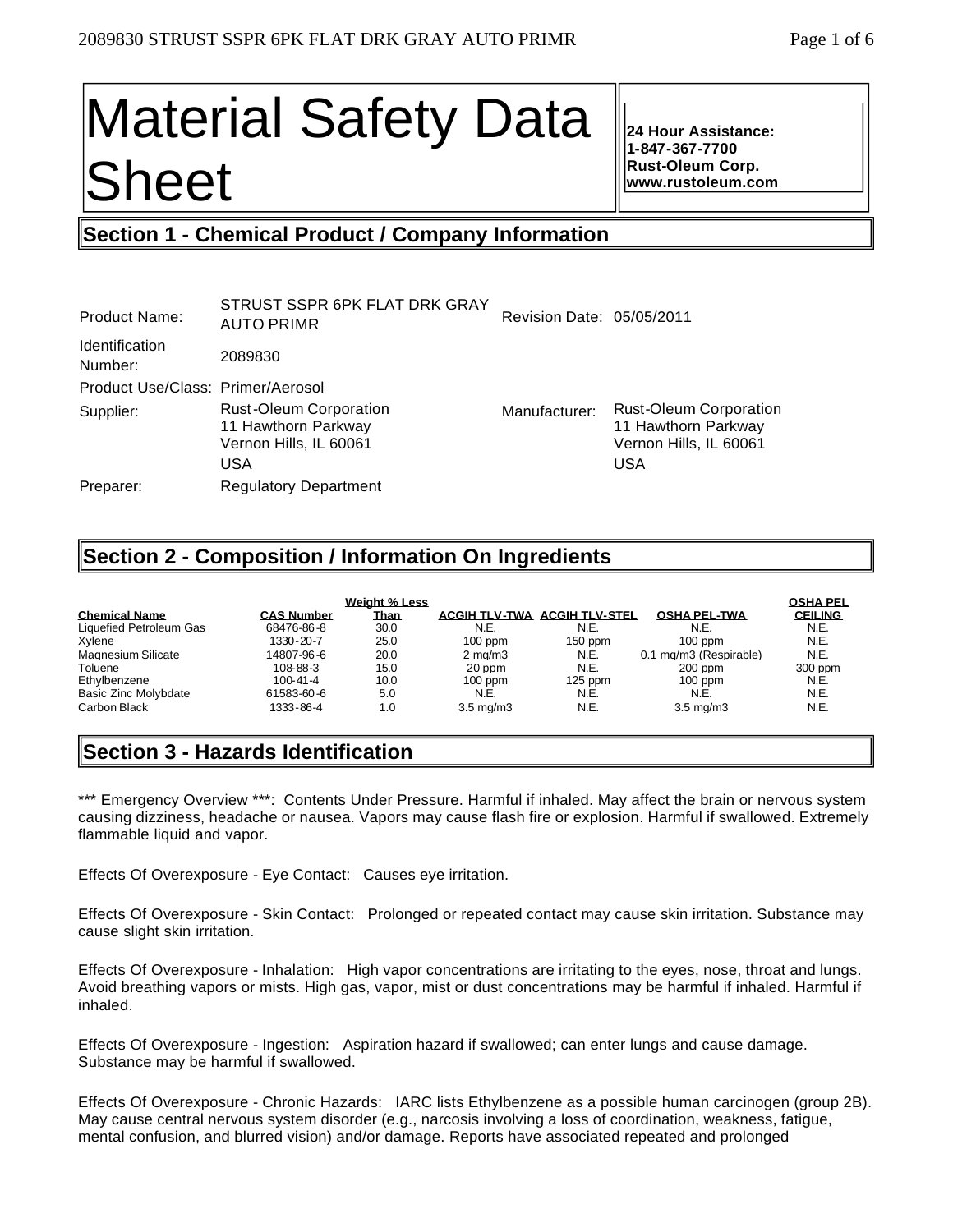occupational overexposure to solvents with permanent brain and nervous system damage. Overexposure to xylene in laboratory animals has been associated with liver abnormalities, kidney, lung, spleen, eye and blood damage as well as reproductive disorders. Effects in humans, due to chronic overexposure, have included liver, cardiac abnormalities and nervous system damage.

Contains carbon black. Chronic inflammation, lung fibrosis, and lung tumors have been observed in some rats experimentally exposed for long periods of time to excessive concentrations of carbon black and several insoluble fine dust particles. Tumors have not been observed in other animal species (i.e., mouse and hamster) under similar circumstances and study conditions. Epidemiological studies of North American workers show no evidence of clinically significant adverse health effects due to occupational exposure to carbon black.

Carbon black is listed as a Group 2B-"Possibly carcinogenic to humans" by IARC and is proposed to be listed as A4- "not classified as a human carcinogen" by the American Conference of Governmental Industrial Hygienists. Significant exposure is not anticipated during brush application or drying. Risk of overexposure depends on duration and level of exposure to dust from repeated sanding of surfaces or spray mist and the actual concentration of carbon black in the formula.

Primary Route(s) Of Entry: Skin Contact, Skin Absorption, Inhalation, Ingestion, Eye Contact

## **Section 4 - First Aid Measures**

First Aid - Eye Contact: Immediately flush eyes with plenty of water for at least 15 minutes holding eyelids open. Get medical attention. Do NOT allow rubbing of eyes or keeping eyes closed.

First Aid - Skin Contact: Wash with soap and water. Get medical attention if irritation develops or persists.

First Aid - Inhalation: If you experience difficulty in breathing, leave the area to obtain fresh air. If continued difficulty is experienced, get medical assistance immediately.

First Aid - Ingestion: Aspiration hazard: Do not induce vomiting or give anything by mouth because this material can enter the lungs and cause severe lung damage. Get immediate medical attention.

## **Section 5 - Fire Fighting Measures**

Flash Point: -156 F (Setaflash)

Extinguishing Media: Film Forming Foam, Carbon Dioxide, Dry Chemical, Water Fog

Unusual Fire And Explosion Hazards: FLASH POINT IS LESS THAN 20 °. F. - EXTREMELY FLAMMABLE LIQUID AND VAPOR! Perforation of the pressurized container may cause bursting of the can. Isolate from heat, electrical equipment, sparks and open flame. Keep containers tightly closed. Water spray may be ineffective. Closed containers may explode when exposed to extreme heat. Vapors may form explosive mixtures with air. Vapors can travel to a source of ignition and flash back.

Special Firefighting Procedures: Evacuate area and fight fire from a safe distance.

## **Section 6 - Accidental Release Measures**

Steps To Be Taken If Material Is Released Or Spilled: Contain spilled liquid with sand or earth. DO NOT use combustible materials such as sawdust. Remove all sources of ignition, ventilate area and remove with inert absorbent and non-sparking tools. Dispose of according to local, state (provincial) and federal regulations. Do not incinerate closed containers.

## **Section 7 - Handling And Storage**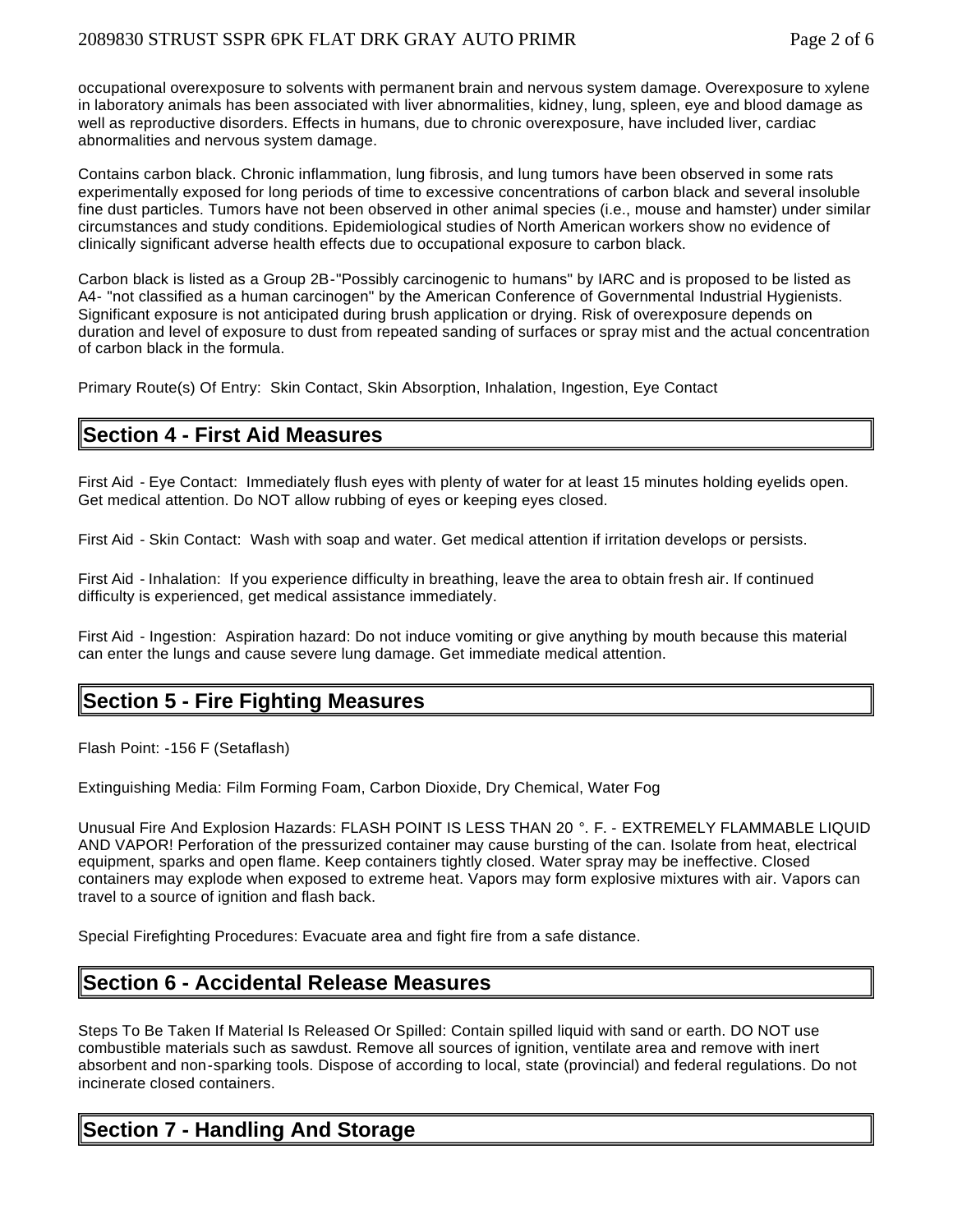Handling: Follow all MSDS/label precautions even after container is emptied because it may retain product residues. Use only in a well-ventilated area. Avoid breathing vapor or mist. Wash thoroughly after handling. Wash hands before eating.

Storage: Do not store above 120 ° F. Store large quantities in buildings designed and protected for storage of NFPA Class I flammable liquids. Contents under pressure. Do not expose to heat or store above 120 ° F. Keep containers tightly closed. Isolate from heat, electrical equipment, sparks and open flame.

## **Section 8 - Exposure Controls / Personal Protection**

Engineering Controls: Prevent build-up of vapors by opening all doors and windows to achieve cross -ventilation. Use explosion-proof ventilation equipment. Use process enclosures, local exhaust ventilation, or other engineering controls to control airborne levels below recommended exposure limits.

Respiratory Protection: A respiratory protection program that meets OSHA 1910.134 and ANSI Z88.2 requirements must be followed whenever workplace conditions warrant a respirator's use. A NIOSH/MSHA approved air purifying respirator with an organic vapor cartridge or canister may be permissible under certain circumstances where airborne concentrations are expected to exceed exposure limits.

Protection provided by air purifying respirators is limited. Use a positive pressure air supplied respirator if there is any potential for an uncontrolled release, exposure levels are not known, or in any other circumstances where air purifying respirators may not provide adequate protection.

Skin Protection: Nitrile or Neoprene gloves may afford adequate skin protection. Use impervious gloves to prevent skin contact and absorption of this material through the skin.

Eye Protection: Use safety eyewear designed to protect against splash of liquids.

Other protective equipment: Refer to safety supervisor or industrial hygienist for further information regarding personal protective equipment and its application.

Hygienic Practices: Wash thoroughly with soap and water before eating, drinking or smoking.

## **Section 9 - Physical And Chemical Properties**

| Vapor Density:         | Heavier than Air | Odor:             | Solv |
|------------------------|------------------|-------------------|------|
| Appearance:            | Aerosolized Mist | Evaporation Rate: | Fast |
| Solubility in H2O:     | Miscible         | Freeze Point:     | N.D. |
| Specific Gravity:      | 0.871            | pH:               | N.A. |
| <b>Physical State:</b> | Liquid           |                   |      |

Pavier than Air **Network**: Odor: Solvent Like rosolized Mist **Exaporation Rate:** Faster than Ether scible in H2O: Miscle Point: N.D.

(See section 16 for abbreviation legend)

## **Section 10 - Stability And Reactivity**

Conditions To Avoid: Avoid temperatures above 120 ° F. Avoid all possible sources of ignition.

Incompatibility: Incompatible with strong oxidizing agents, strong acids and strong alkalies.

Hazardous Decomposition: By open flame, carbon monoxide and carbon dioxide. When heated to decomposition, it emits acrid smoke and irritating fumes.

Hazardous Polymerization: Will not occur under normal conditions.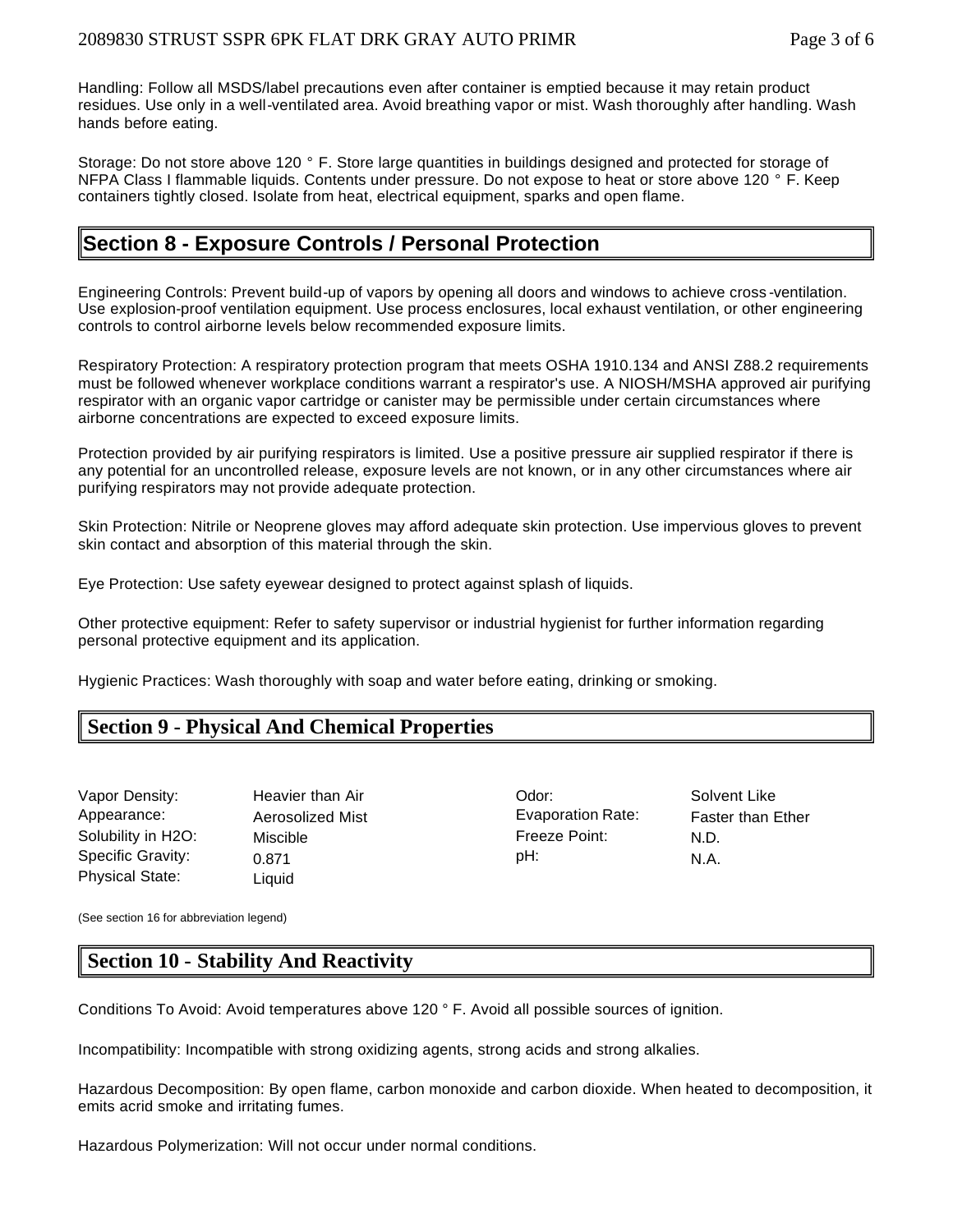Stability: This product is stable under normal storage conditions.

## **Section 11 - Toxicological Information**

| <b>Chemical Name</b>      | <b>LD50</b>                    | <u>LC50</u>                       |
|---------------------------|--------------------------------|-----------------------------------|
| Liquefied Petroleum Gas   | N.E.                           | N.E.                              |
| Xylene                    | 4300 mg/kg (Rat, Oral)         | 5000 ppm (Rat, Inhalation, 4Hr)   |
| <b>Magnesium Silicate</b> | N.E.                           | TCLo: 11 mg/m3 (Inhalation)       |
| Toluene                   | 636 mg/kg (Rat, Oral)          | >26700 ppm (Rat, Inhalation, 1Hr) |
| Ethylbenzene              | 3500 mg/kg (Rat, Oral)         | N.E.                              |
| Basic Zinc Molybdate      | N.E.                           | N.E.                              |
| Carbon Black              | $>8000$ mg/kg (Rat, Oral) N.E. |                                   |

## **Section 12 - Ecological Information**

Ecological Information: Product is a mixture of listed components.

## **Section 13 - Disposal Information**

Disposal Information: Dispose of material in accordance to local, state and federal regulations and ordinances. Do not allow to enter storm drains or sewer systems.

## **Section 14 - Transportation Information**

|                       | Domestic (USDOT)          | International (IMDG) | Air (IATA)    |
|-----------------------|---------------------------|----------------------|---------------|
| Proper Shipping Name: | <b>Consumer Commodity</b> | Aerosols             | Aerosols      |
| Hazard Class:         | ORM-D                     | 2.1                  | 2.1           |
| UN Number:            | N.A.                      | UN1950               | <b>UN1950</b> |
| Packing Group:        | N.A.                      | N.A.                 | N.A.          |
| Limited Quantity:     | No                        | Yes                  | Yes           |

## **Section 15 - Regulatory Information**

#### **CERCLA - SARA Hazard Category**

This product has been reviewed according to the EPA "Hazard Categories" promulgated under Sections 311and 312 of the Superfund Amendment and Reauthorization Act of 1986 (SARA Title III) and is considered, under applicable definitions, to meet the following categories:

IMMEDIATE HEALTH HAZARD, CHRONIC HEALTH HAZARD, FIRE HAZARD, PRESSURIZED GAS HAZARD

#### **SARA Section 313:**

Listed below are the substances (if any) contained in this product that are subject to the reporting requirements of Section 313 of Title III of the Superfund Amendment and Reauthorization Act of 1986 and 40 CFR part 372:

| <b>Chemical Name</b> | <b>CAS Number</b> |
|----------------------|-------------------|
| Xylene               | 1330-20-7         |
| Toluene              | $108 - 88 - 3$    |
| Ethvlbenzene         | $100 - 41 - 4$    |
| Basic Zinc Molvbdate | 61583-60-6        |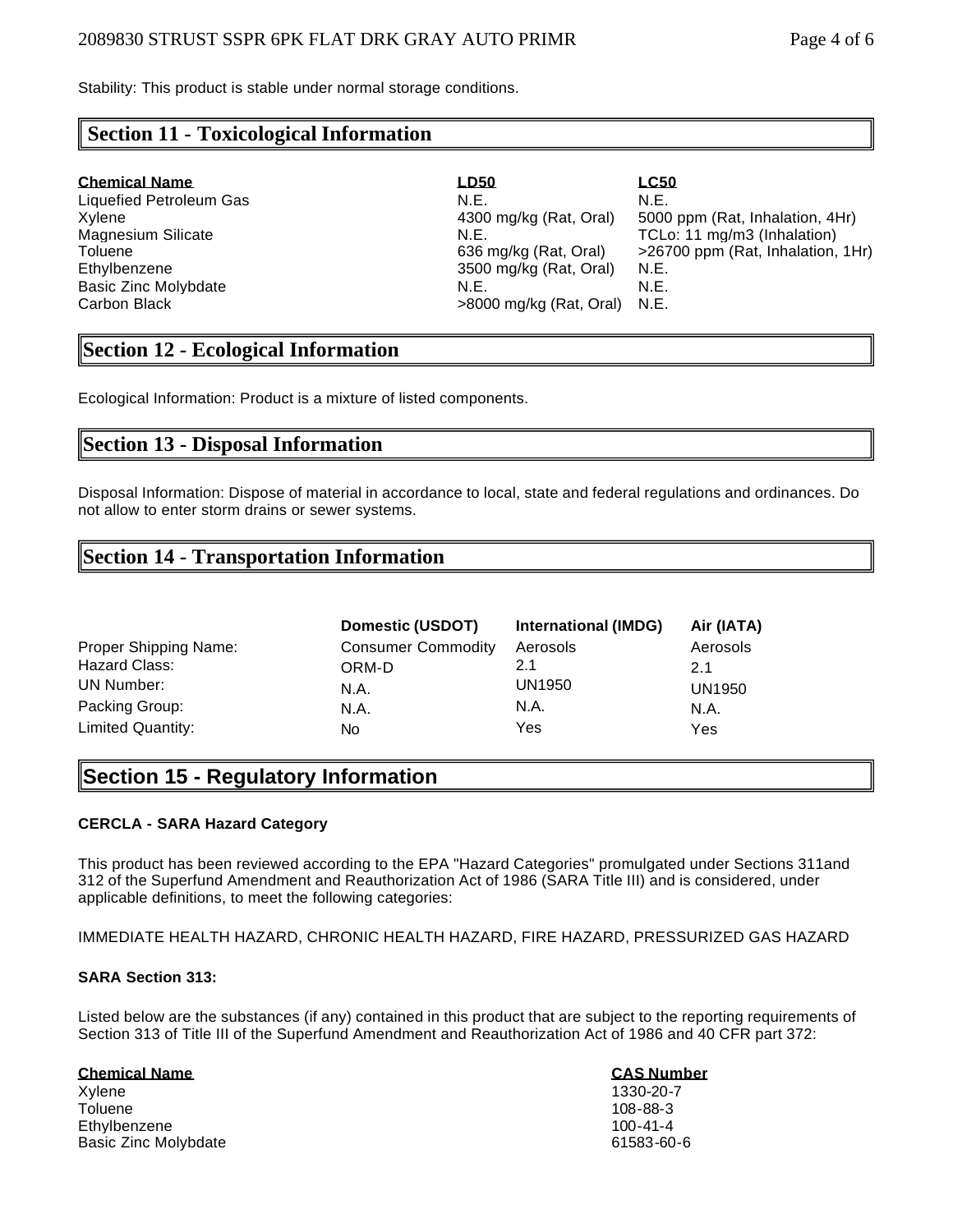#### **Toxic Substances Control Act:**

Listed below are the substances (if any) contained in this product that are subject to the reporting requirements of TSCA 12(B) if exported from the United States:

#### **U.S. State Regulations: As follows -**

#### **New Jersey Right-to-Know:**

The following materials are non-hazardous, but are among the top five components in this product.

## **Chemical Name CAS Number**

## Alkyd Resin PROPRIETARY

#### **Pennsylvania Right-to-Know:**

The following non-hazardous ingredients are present in the product at greater than 3%.

#### **Chemical Name CAS Number**

Alkyd Resin PROPRIETARY

#### **International Regulations: As follows -**

#### **CANADIAN WHMIS:**

This MSDS has been prepared in compliance with Controlled Product Regulations except for the use of the 16 headings.

#### **CANADIAN WHMIS CLASS:** AB5 D2A D2B

|--|

#### **HMIS Ratings:**

Health: 2 Flammability: 4 Reactivity: 0 Personal Protection: X

#### **NFPA Ratings:**

Health: 2 Flammability: 4 Instability: 0

#### **VOLATILE ORGANIC COMPOUNDS, g/L:** 598

**REASON FOR REVISION:** Regulatory Update

**Legend**: N.A. - Not Applicable, N.E. - Not Established, N.D. - Not Determined

Rust-Oleum Corporation believes, to the best of its knowledge, information and belief, the information contained herein to be accurate and reliable as of the date of this material safety data sheet. However, because the conditions of handling, use, and storage of these materials are beyond our control, we assume no responsibility or liability for personal injury or property damage incurred by the use of these materials. Rust-Oleum Corporation makes no warranty, expressed or implied, regarding the accuracy or reliability of the data or results obtained from their use. All materials may present unknown hazards and should be used with caution. The information and recommendations in this material safety data sheet are offered for the users' consideration and examination. It is the responsibility of the user to determine the final suitability of this information and to comply with all applicable